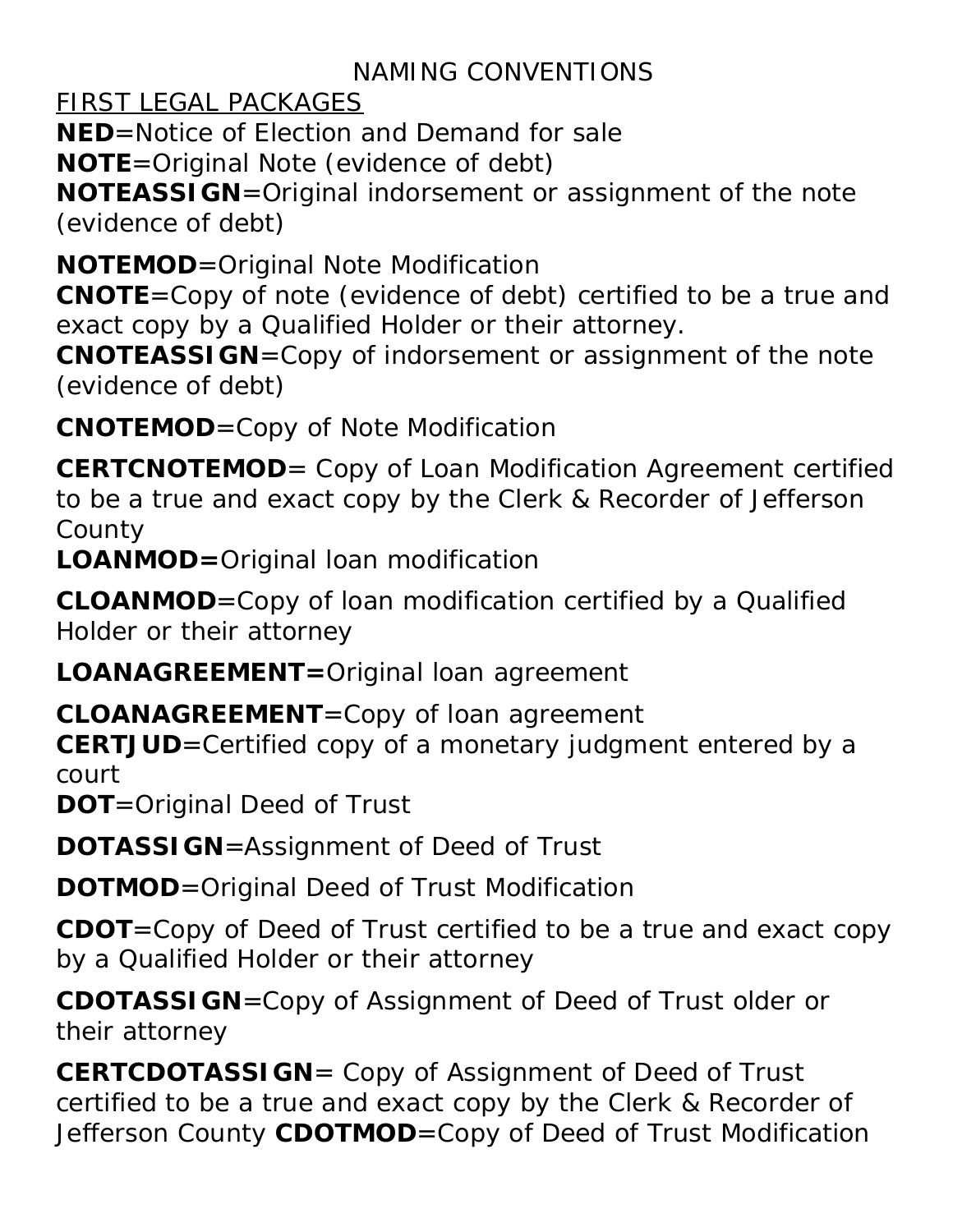CERTDOTMOD= Copy of Deed of Trust Modification certified to be a true and exact copy by the Clerk & Recorder of Jefferson County

**CERTDOT**=Copy of Deed of Trust certified to be a true and exact copy by the Clerk & Recorder of Jefferson County

**CERTQH**=Statement by a Qualified Holder or their attorney that copies of the EOD and DOT are being submitted pursuant to CRS 38-38-101

**CERTQHEOD**=Statement by a Qualified Holder or their attorney that copies of the EOD are being submitted pursuant to CRS 38- 38-101t

**CERTQHDOT**=Statement by a Qualified Holder or their attorney that copies of DOT are being submitted pursuant to CRS 38-38- 101t

**PRL**=Original partial release

**CPRL**=Copy of a partial release certified to be a true and exact copy by a Qualified Holder or their attorney

**CERTPRL**=Partial release certified to be a true and exact copy by the Clerk & Recorder of Jefferson County

**COVER**=Cover Letter

**ACO-SLS=** Cover letter with a statement identifying the name and address of the current owner of the property and a statement identifying the name of the loan servicer

**ML**=Initial Mailing List (must be submitted in Word and Tiff file format)

**POA**=Power of Attorney

**SCV**=Affidavit affecting the Deed of Trust (Affidavit Scrivener's Error )

**SLS**=A statement identifying the name of the loan servicer **ACO**=A statement identifying the name and address of the current owner of the property

**AGC**=Agricultural Certificate

**ALLONGE**=Allonge

**AFFIDAVIT**=Affidavit for Discrepancy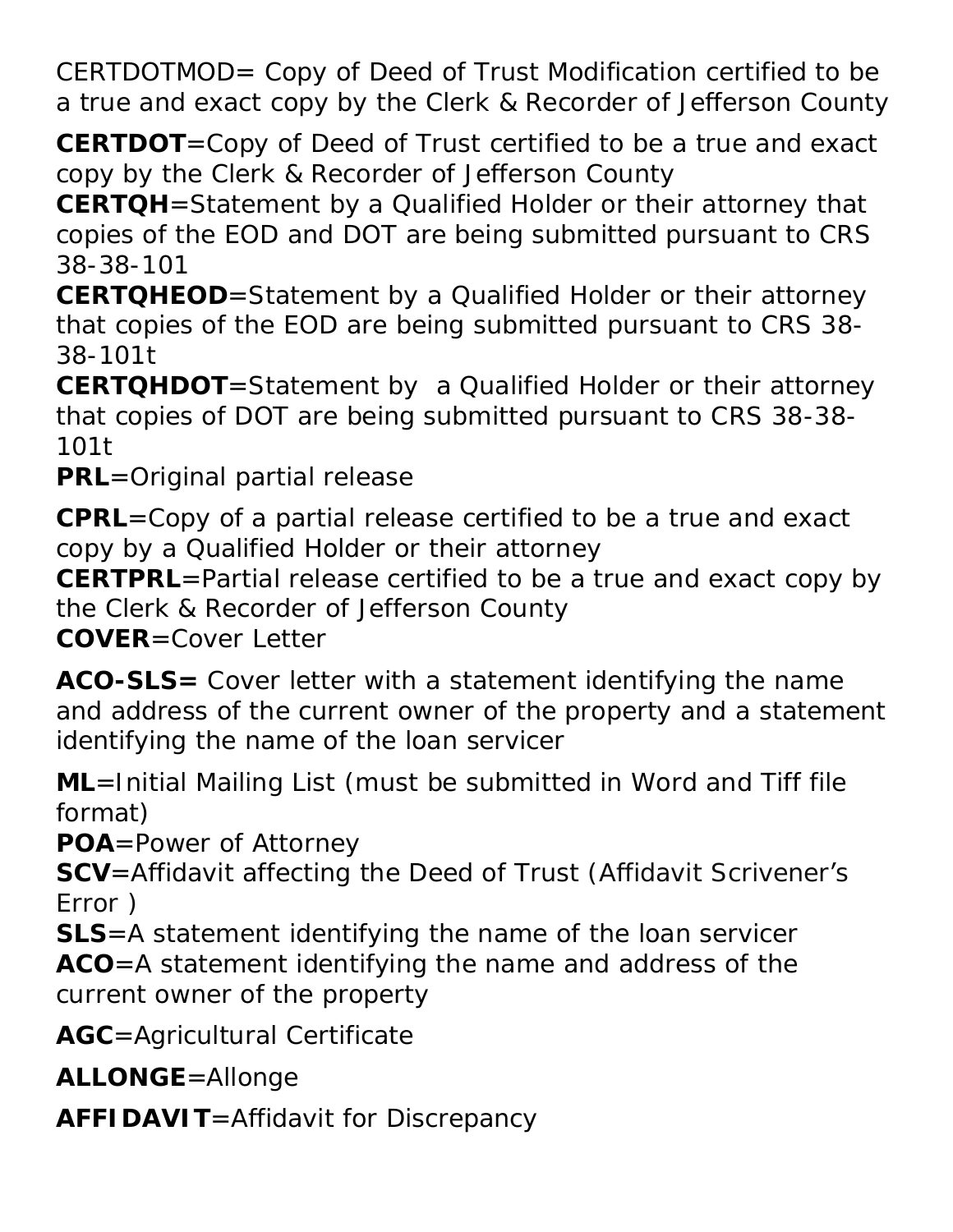**EXHIBITA (all caps)** = Legal description in excess of 4 lines must be submitted as an exhibit in Word and tiff file format **DATADOC**=DATADOC in Word format

#### **PT DOCUMENTS**

**CN**=Combined Notice **CNCOR=**Corrected Combined Notice **NEWS**=Combined Notice for publication **MAILINIT**=Certificate of Mailing **Invoice** = initial invoice

# **2ND MAILING MLA**=First Amended Mailing List **MLA2** =Second Amended Mailing List **Invoice 2**=Cost to mail to additional names, COP and DEED **MAILSEC**=Certificate of 2<sup>nd</sup> Mailing

## **AMENDED MAILING AFTER DEADLINE**

**MLA-MD=**Late Amended Mailing List **CNMD=**Combined Deadline Missed Deadline **MAILMD=**Certificate of Mailing Missed Deadline **InvoiceMD**=Additional charges for mailing

**CURE ICURE**=Intent to Cure **CSINITIAL**=Cure Statement from Attorney **CSLTR**=Cure Letter from PT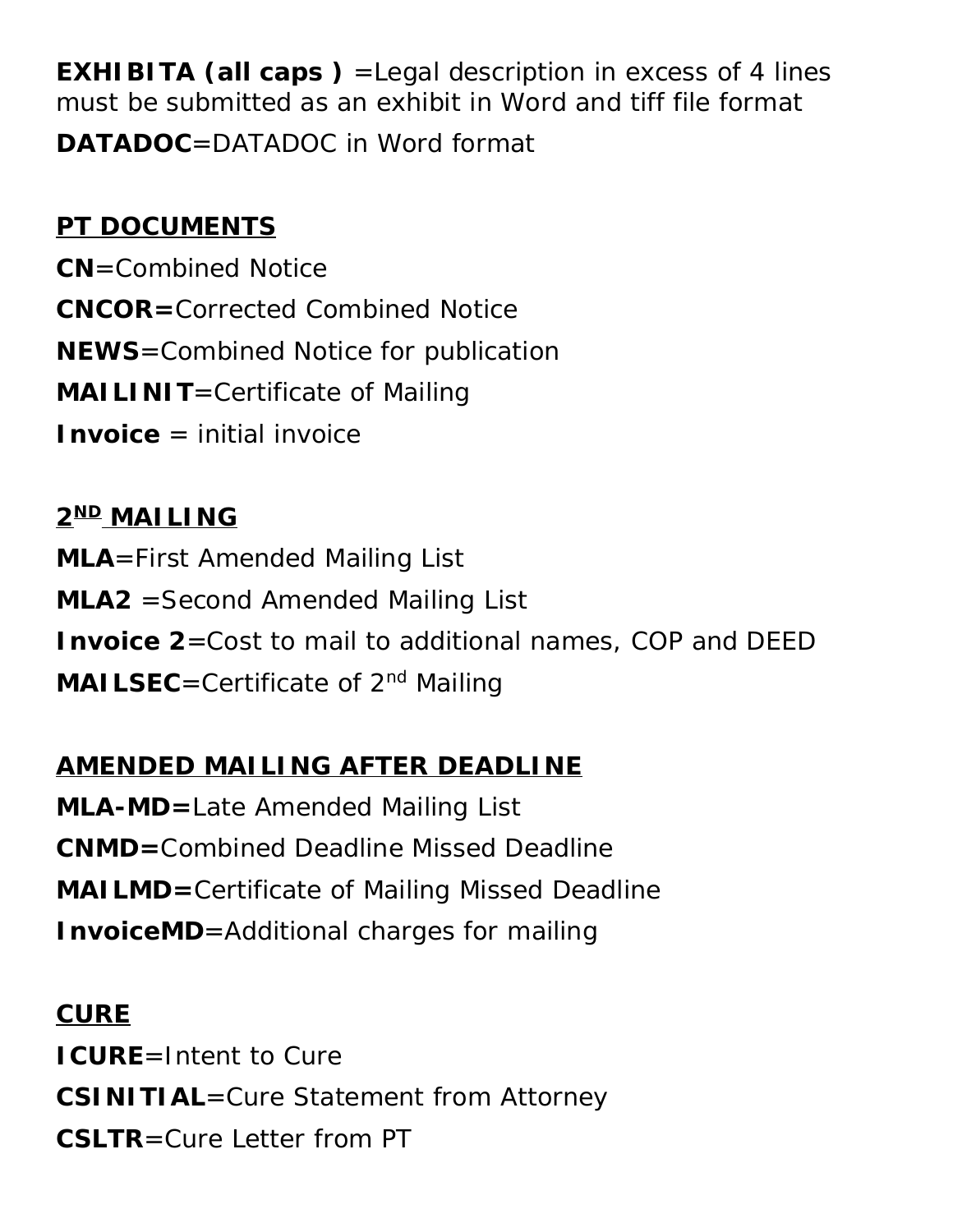**CSCOR**=Cure Statement corrected by Attorney

**CSLTRCOR**=Corrected Cure Letter from PT

**CSFINAL**=Reconciled Cure Statement from Attorney after cure payment is received from the homeowner

#### **BANKRUPTCY**

**BKNTC =**Notice of Automatic Stay **BKRELIEF**=Order Granting Relief from Bankruptcy **BKDISCHARGE=Discharge of debtors debts BKTERMINATION=** Bankruptcy Termined

#### **WITHDRAWAL**

**WDRL** =Withdrawal document submitted by attorney

**Invoicewd**=Final Fees and Costs

**WDRLA**=Administrative Withdrawal

**AWDNTC**=Administrative Withdrawal Notice to Attorney

**WDREQUEST**=Attorney notice that file will be withdrawn and request for fees and costs

## **RESTART**

**CNR=**Combined Notice Restarted

**MLR**=Mailing List Restarted

**NEWSR**=Combined Notice Publication Restarted

**MAILINITR**=Certificate of Mailing Restarted

**ACOR**= A statement identifying the name and address of the current owner of the property Restarted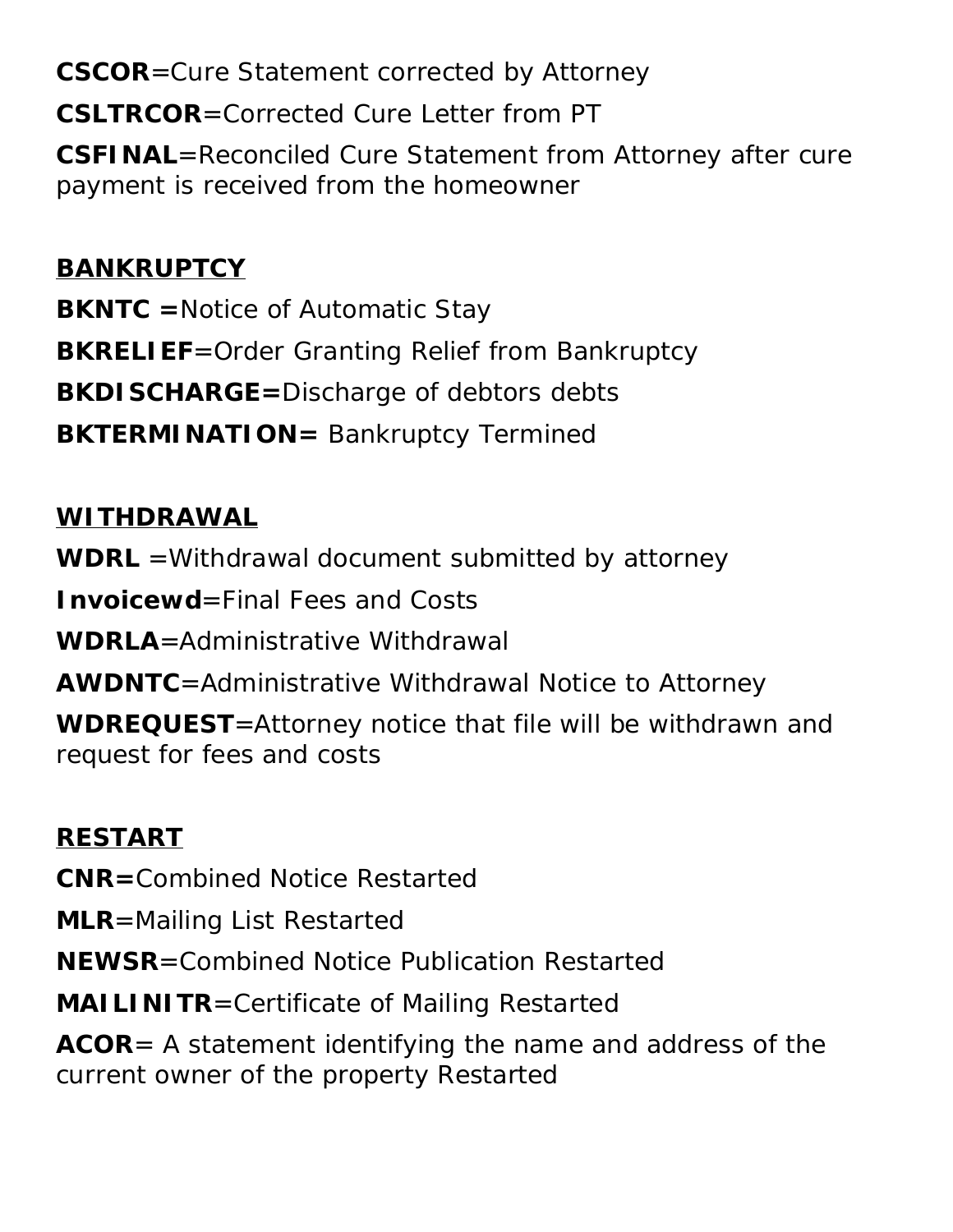**SLSR**= A statement identifying the name of the loan servicer Restarted **RESTARTREQ**=Restart request or Cover Letter

# **SALE**

**OAS**=order Authorizing Sale

**BID**=Bid

**BIDA**=Amended Bid

**OB**=Overbidder Contact Information and Bid Form

**COP**=Certificate of Purchase

**ACP=**Assignment of Certificate of Purchase

## **OVERBIDS**

**OBNotice of Possible Overbid=**Letter sent to the homeowner immediately after the sale

**OBCheckReqHO=**Request for check to the homeowner

**OBCheckReqLien Holder=**Request for check to lien holder

**OBClaimFormHO**=Claim made by homeowner for overbid funds

**OBClaimFormHO PR Will revised=**Claim made by the Personal Representative of the estate of the homeowner

**OBClaimFormHO revised=**Claim form if information changed

**OBClaimFormHO revised-after publication**=Claim made by homeowner for overbid funds after publication costs have been deducted

**OBClaimFormLien Holder**=Claim made by junior lien holder for overbid funds

**OBNoticeLieno**r=Notice sent to lien holders who have filed an intent to redeem that there are overbid funds to collect